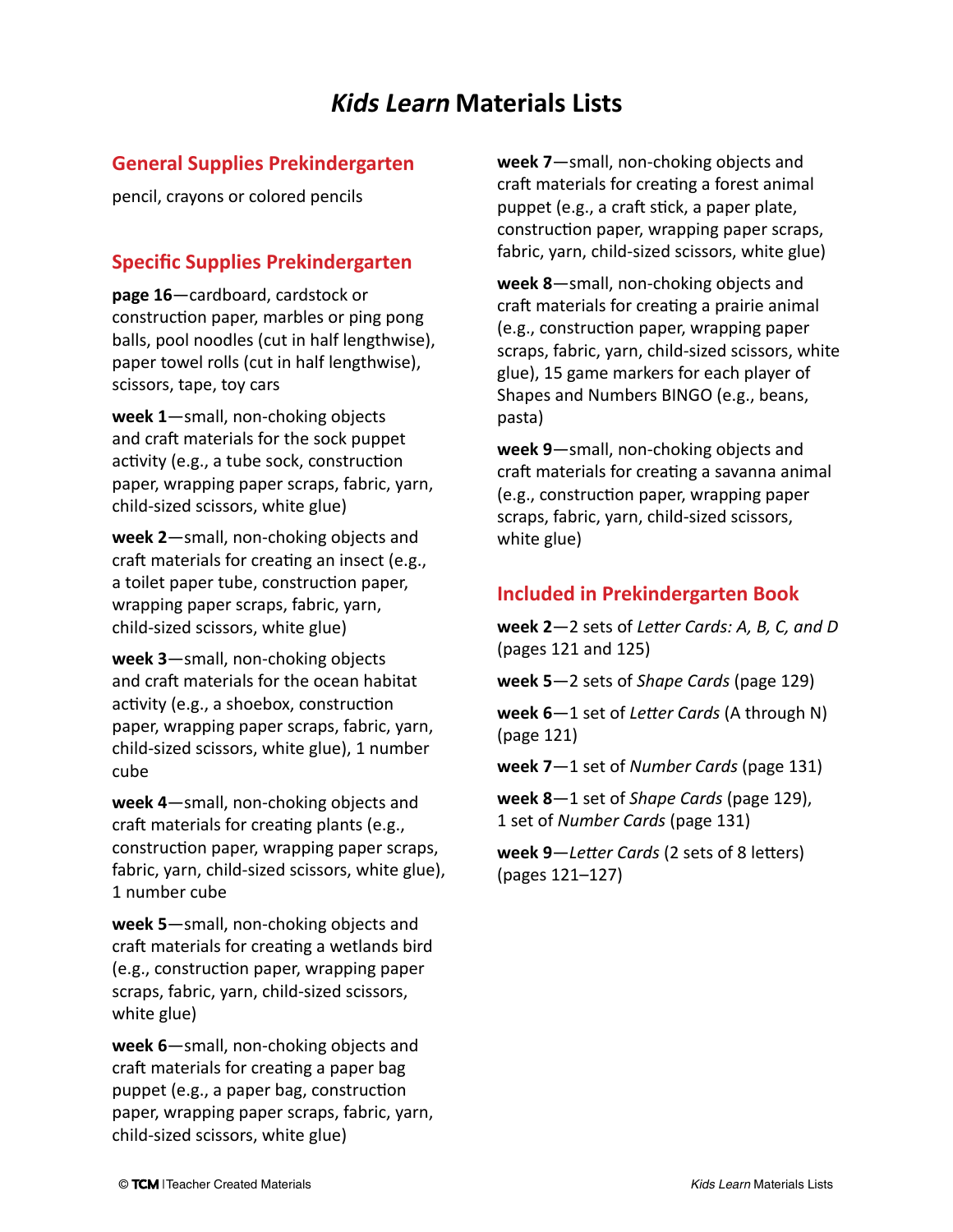### **General Supplies Kindergarten**

pencil, crayons, paper, scissors, white paper

### **Specific Supplies Kindergarten**

**page 16**—6 clear cups, 5 paper towels, food coloring (red, blue, yellow), water

**page 23**—paint, a cotton swab (or a pencil with an eraser tip)

**page 33**—clay or molding dough

**page 43**—ruler, paint

**page 48**—a bag for each player, household items, timer

**page 53**—newspaper, paint, a straw

**page 58**—small markers

**page 63**—white crayon, watercolor paints, household items of various shapes (e.g., a lid)

**page 68**—small counters (such as O-shaped cereal or paper clips)

**page 88**—2 types of small objects (e.g., buttons or paper clips)

**page 93**—molding dough or clay

**page 103**—paint, paintbrush

#### **Included in Kindergarten Book**

**page 28**—*Picture Cards Set 1* (page 103), *Picture Cards Set 2* (page 105)

**page 38**—*Number Cards* (page 107)

**page 48**—*Uppercase Letter Cards* (page 109)

**page 58**—*0–9 Number Cards* (page 107), *Calculator Cards* (page 111)

**page 68**—*Number Cards* (page 107), *Basket Cards* (page 113)

**page 88**—*Race Numbers* (page 115), *Race Game Boards* (page 117)

### **General Supplies 1st Grade**

paper, pencil, notebook or journal, calendar, crayons, scissors

### **Specific Supplies 1st Grade**

**page 16**—bathtub or pool, or large container, cardboard, craft sticks, paper plates, plastic wrap, stopwatch, tape or glue, tinfoil, water

**page 23**—leaf

**page 28**—10 small counters (pennies, cereal, marshmallows)

**page 38**—photos of user as a baby, toddler, and now

**page 58**—2 small counters (pennies, cereal, marshmallows)

**page 68**—flashlight, variety of toys or stuffed animals

**page 88**—2 sets of differently colored or shaped counters (cereal, pieces of paper, etc.)

**page 127**—piece of fruit

#### **Included in 1st Grade Book**

**page 38**—*Timeline* (page 103)

**page 48**—*American Symbols Cards* (pages 105 and 107)

**page 58**—*Adding Mat* (page 109)

**page 88**—*Tic-Tac-4 Game Board* (page 111), *Tic-Tac-4 Game Cards* (pages 113 and 115)

**page 108**—*Community Jobs Cards* (page 117)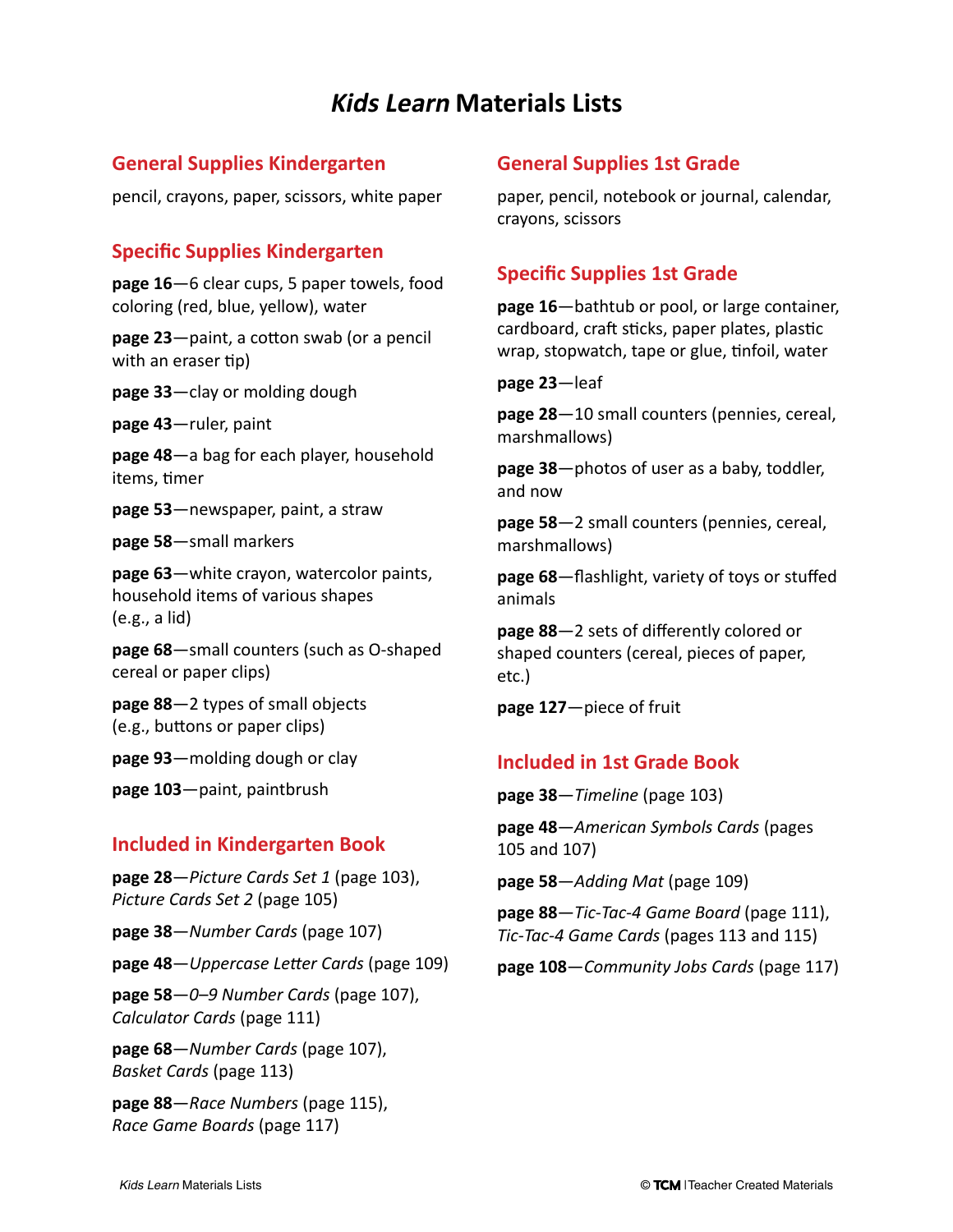### **General Supplies 2nd Grade**

pencil, paper, crayons or colored pencils, scissors, ruler

## **Specific Supplies 2nd Grade**

**page 16**—dried beans, plastic sandwich bag, tape, wet paper towel, window

**page 58**—3 toys or stuffed animals per player (objects should vary in size)

**page 68**—cheesy chips (with cheese powder), white paper

**page 78**—white paper

**page 88**—coins in various denominations

**page 98**—zip top baggie (sandwich or gallon size), water, permanent marker, tape

**page 126**—water, glass or clear cup, ice, pot, stove (for boiling water)

### **Included in 2nd Grade Book**

**page 48**—*Heroes Cards* (pages 103 and 105)

**page 58**—*Direction* Cards (page 107)

**page 78**—*Item* Cards (page 109)

**page 88**—*Coin Value Cards* (page 111)

## **General Supplies 3rd Grade**

pencil, paper, notebook or journal, crayons, scissors, ruler

# **Specific Supplies 3rd Grade**

**page 16**—cardboard, glue, interlocking cubes or blocks, marshmallows, measuring tape, paper clips, stepstool, tape, timer, uncooked spaghetti

**page 28**—deck of cards

**page 48**—one-minute timer

**page 58**—two number cubes

**page 68**—plastic cup, tape, hole puncher, string, timer or stopwatch

**page 78**—deck of cards

**page 88**—timer

**page 98**—deck of cards

### **Included in 3rd Grade Book**

**page 38**—*Action Cards* (page 103) **page 48**—*Letter Cards* (page 105) **page 88**—*Letter Cards* (pages 107 and 109)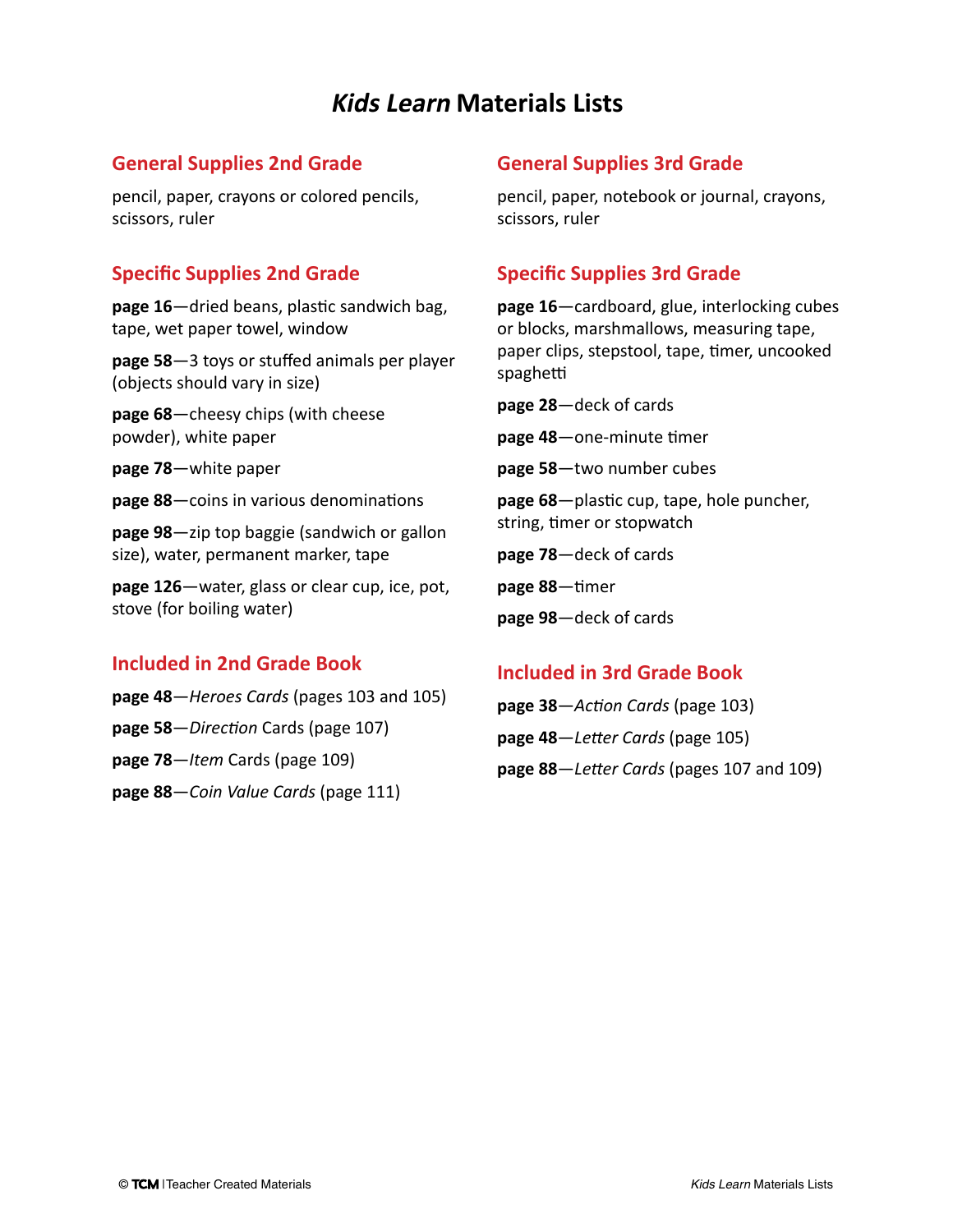### **General Supplies 4th Grade**

paper, pencil, notebook or journal, colored pencils, scissors

### **Specific Supplies 4th Grade**

**page 28**—deck of cards, one-minute timer, calculator

**page 48**—raw or boiled eggs, 5 sheets of paper per person, 5 inches of tape per person, measuring tape, timer

**page 58**—one-minute timer

**page 68**—deck of cards, timer

**page 78**—six sheets of paper, water, empty bucket with handle

**page 88**—deck of cards

**page 98**—various objects such as pillows, books, toys (at least 12 per person), two number cubes

### **Included in 4th Grade Book**

**page 38**—*Discussion Cards* (page 103)

**page 58**—*Category Cards* (page 105), *Letter Cards* (page 107)

**page 108**—*Word Cards* (page 109)

### **General Supplies 5th Grade**

pencil, colored pencils, paper, scissors, notebook or journal

# **Specific Supplies 5th Grade**

**page 16**—glue, handkerchief, plastic bags, small toy, string, tape, tissues

**page 28**—2 number cubes, calculator

**page 48**—tape, timer, measuring tape

**page 68**—toothpicks

**page 78**—3 marshmallows, 1 egg, 1 balloon (blown up), 1 tennis ball, 1 tablespoon, 3 toothpicks, 3 pencils, 6 paper clips, timer

**page 88**—clay or molding dough, timer, pennies or paper clips

**page 108**—one-minute timer

### **Included in 5th Grade Book**

**page 38**—*Discussion Cards* (page 103) **page 58**—*Math Problems Flashcards* (page 105)

**page 68**—*Direction Cards* (page 107)

**page 98**—*Word Cards* (page 109)

**page 108**—*Category Cards* (page 111), *Letter Cards* (page 113)